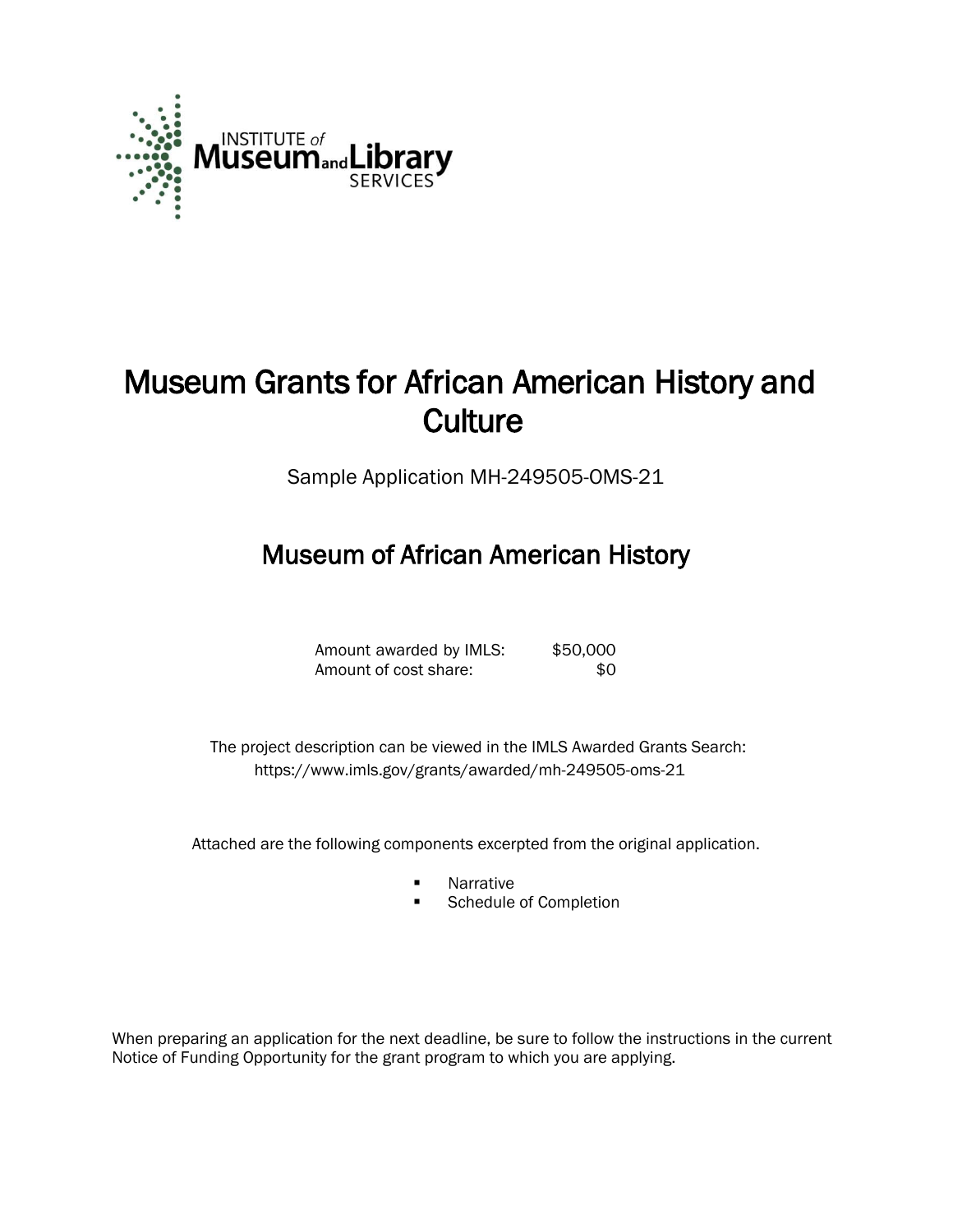#### **NARRATIVE**

#### **Project Justification**

*Needs and Challenges* The Museum of African American History (MAAH) preserves and interprets uniquely important historic structures, which we have carefully restored over the last two decades: in Boston, we steward the African Meeting House (built by the city's Black community in 1806) and the Abiel Smith School (1835). On our Nantucket campus, visitors experience the island's own African Meeting House (c. 1820), where nineteenth-century activists fighting for human rights gathered. The meeting house additionally served as a school for the community. We now host our public programs in this meaningful space, for year-round residents and summer visitors alike. Also on MAAH's Nantucket campus is the Seneca Boston-Florence Higginbotham House, built c. 1774 by Seneca Boston, a weaver and formerly enslaved man. He and his wife, Thankful Micah, a member of the Wampanoag Tribe, raised their six children in the house. One of them, Absalom Boston, became a successful whaling captain who continued living in the house as an adult, with his family. Except for a period of less than one year, the house and three later outbuildings were held by African Americans, including early-twentiethcentury chef Florence Higginbotham, for the next two centuries.

The rest of MAAH's collections—comprising documents, photographs, fine art, and archeological artifacts, along with some furniture and other objects—are housed in a fine-arts storage facility in Boston and at a second storage facility (non-fine-arts quality) on Nantucket. Among the collections that have been newly consolidated and organized in Boston—through a FY18 Museum Grant for African American History and Culture—are works by notable nineteenth-century artists of African descent; historical documents; archaeological material predating our historic sites; rare nineteenth-century books; the uniform and ceremonial sword of Colonel Robert Gould Shaw; and photographs of African American Civil War soldiers.

Having successfully optimized storage conditions in our Boston facility, MAAH was grateful for the FY20 Museum Grant for African American History and Culture that enabled us to make significant progress in addressing improper storage of our collections on Nantucket Island, as recommended by the 2016 MAP Review conducted at MAAH, thanks to a FY14 Museum Grant for African American History and Culture. These collections include archives related to the history and restoration of the island's African Meeting House, as well as furniture and personal effects that belonged to Florence Higginbotham.

Through the FY20 grant (despite obstacles presented by the COVID-19 pandemic), MAAH has completed major aspects of the needed collections assessment and storage optimization. Key tasks we achieved this year include: cleaning and organizing the Nantucket storage areas, with the addition of one unit for especially fragile items; establishing location controls; cataloging, digitizing, and properly rehousing all furniture and clothing; cataloging most small artifacts and photographs; sorting, weeding, and rehousing archival materials; creation of a Finding Aid and Box list for archival materials, plus their entry into the PastPerfect database; and installation of a data-logger to monitor storage climate. In addition, MAAH's Associate Director of Nantucket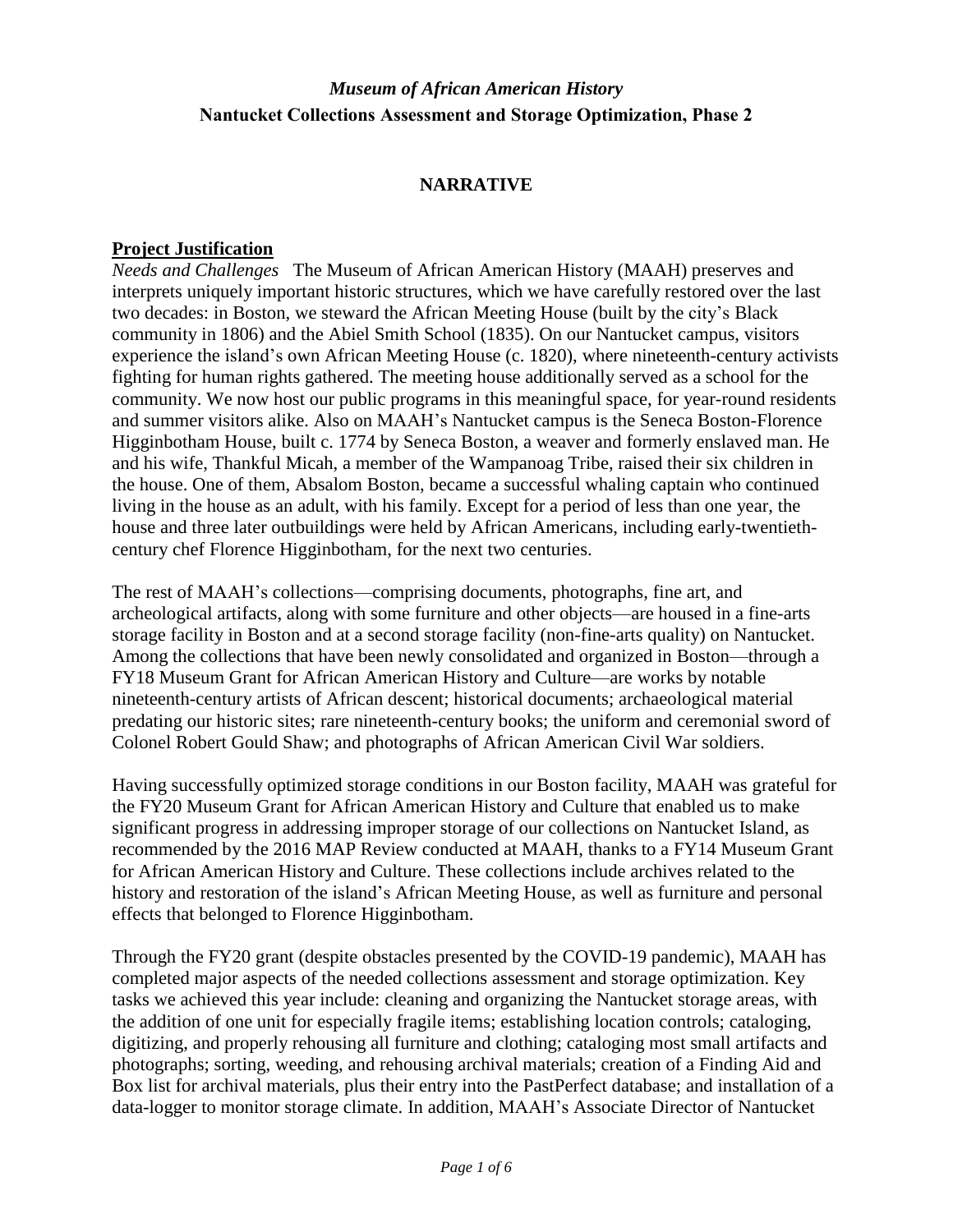Operations, Kimal McCarthy, received collections-related best-practices training in object handling, rehousing techniques, rudimentary cataloguing plus data entry, and data-logger installation, along with basic data retrieval.

Beyond these accomplishments, notable challenges remain. Approximately one third of MAAH's Nantucket collections are still uncatalogued. This information is necessary to fully monitor, safeguard, access, and use these historic items. The Associate Director of Nantucket Operations has not received certain additional in-depth training, although care for the collections on-site will be primarily in his hands. He would benefit from further training in such collections care as housekeeping protocols, environmental monitoring, and more detailed cataloguing. By addressing these final issues with the collections MAAH holds on Nantucket, the museum will gain full intellectual and physical control of these objects, in order to serve both scholars and the general public who visit our Nantucket campus more comprehensively.

*Specific Proposal* MAAH proposes to conduct the second phase of our Nantucket Collections Assessment and Storage Optimization through a \$50,000 FY21 Museum Grant for African American History and Culture from the Institute of Museum and Library Services (IMLS). This continued support will enable MAAH to again hire consults who would work with museum staff to achieve the following objectives:

- Complete a catalogue of the MAAH collections in storage on Nantucket.
- Increase collection accessibility through digitization.
- Increase documentation and preservation standards.
- Continue to implement better location controls.
- Perform preservation maintenance cleaning of the furniture collection.
- Improve collections care and institutional sustainability through continued staff training in cataloguing, climate monitoring, augmentation, and preservation housekeeping.
- Provide an educational experience for one graduate-level Intern.

A principal objective of MAAH's Nantucket Collections and Storage Optimization Project, Phase 2 is to complete cataloguing and rehousing of collections in storage. During this year's Phase 1, the team created a spreadsheet, which provided a top level view of the collections in storage. Now more data needs to be collected and photographs taken. While cataloguing was not an explicit goal of Phase I, we did begin this process, but were unable to finish because:

- We found far more small objects in boxes than apparent from the photographs and documentation of the storage spaces. An estimated 40 cataloger man days are needed to complete the work.
- Some objects had been partially catalogued, but using five different numbering systems. Reconciliation and homogenizing the numbering systems takes extra time.
- The Phase 1 team ended up making six trips to the dump to remove trash from the storage units; originally, it was thought one or two trips would be sufficient.
- Supplies took extra time to arrive with supply-chain issues due to COVID-19, so some rehousing remains to be completed in Phase 2.
- An unexpected quantity of items require additional supplies for rehousing in Phase 2.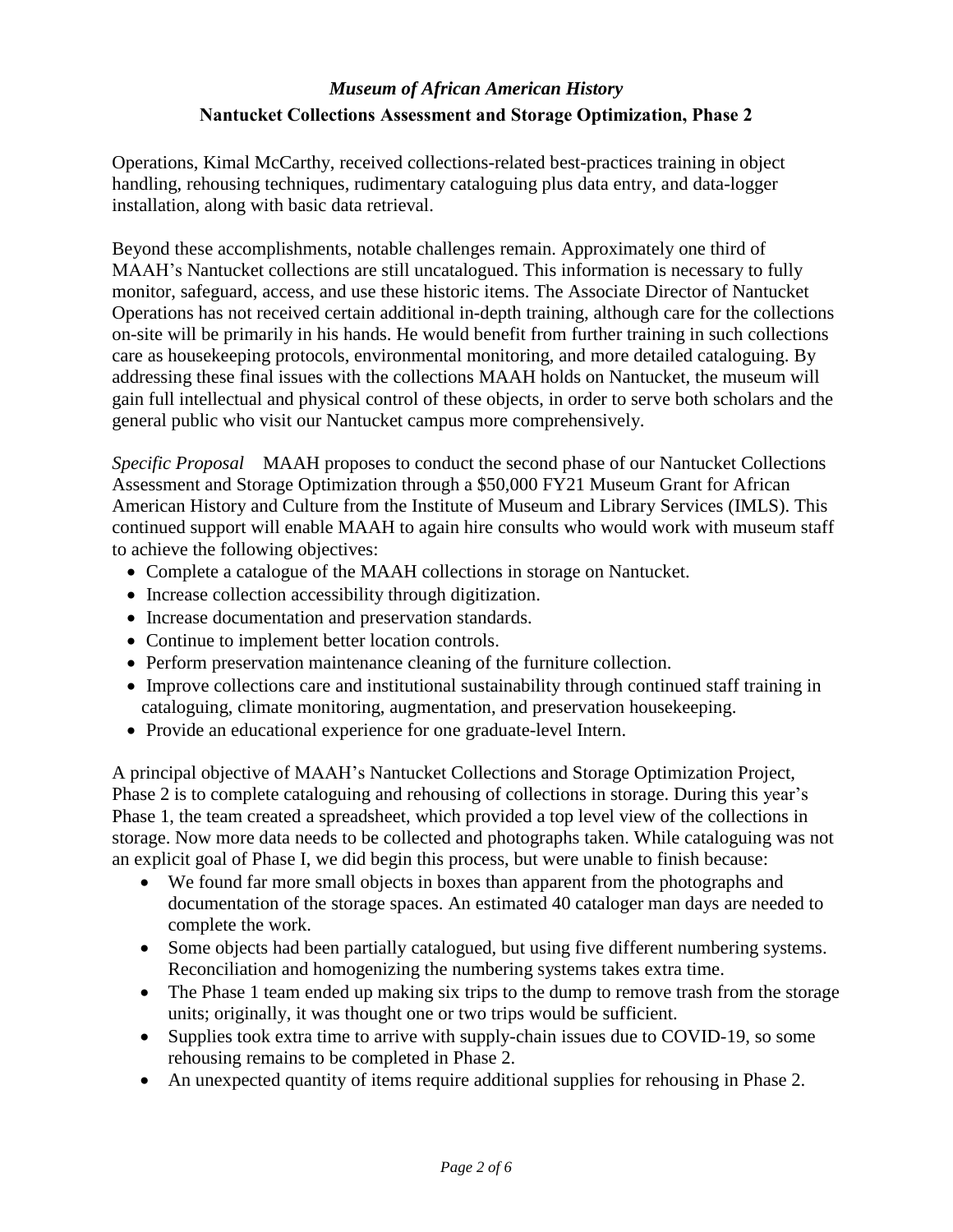One of the objectives for Nantucket Collections and Storage Optimization Project, Phase 1 was to train the Associate Director of Nantucket Operations in climate monitoring. Unfortunately, again due to supply-chain issues, the data-logger did not arrive until after the on-site potion of Phase 1 had ended. Therefore, more training on the interpretation of climate data and actions that can be taken to augment collections environments would be conducted in Nantucket Collections and Storage Optimization Project, Phase 2. In addition, each storage space, as well as the Boston-Higginbotham House, the African Meeting House, and the Education Center in the restored and repurposed garage building should all have data-loggers installed. This would allow for active climate monitoring and data analysis to confirm that these sites are appropriate for the display of collections and what, if any, steps need to be taken to augment the environments.

MAAH has again selected Museum and Collector Resource (MCR) to work with us on Phase 2 of this project, after our fruitful work with them on Nantucket this year, and in Boston during 2019. Before founding MCR in 1996, Principal Valarie Kinkade completed graduate work in archaeology at Yale University and worked for fifteen years as a museum professional for a wide variety of institutions, including the Smithsonian and the US Coast Guard Museum. Having prioritized the tasks still to be undertaken at the conclusion of Phase 1, MCR will provide further collections management training and coordinate activities to accomplish the above objectives with Collections Manager Cara Liasson, who will direct the project, beyond her regular duties with regard to the development of a new permanent exhibit to be displayed at our Boston site.

*Beneficiaries and Ways Project Addresses IMLS Goals* For more than fifty years, our wellregarded museum has linked leading scholarship to the history of how African Americans built bridges across race and class, working to effect profound changes that still resonate from America's past into the present and future. By achieving our goals for the Nantucket Collections Assessment and Storage Optimization, Phase 2 Project, MAAH will continue building our capacity, particularly in the collections area, which for too many years was not a priority, while MAAH focused on the restoration of our historic buildings. Most importantly, MAAH will further open access to the important objects the museum holds, better allowing study by scholars and the interested public, as well as expanded interpretation for museum visitors.

MAAH's Nantucket Collections Assessment and Storage Optimization, Phase 2 Project fits within the IMLS goals to improve care of collections and develop more professional management at African American museums. With carefully stewarded and stored collections, MAAH will have deepened capacity to offer lifelong learning experiences. A greater range of the items in our Nantucket-related collections will be available for use in the educational programs we offer, serving students in kindergarten through college by increasing their cultural understanding and civic engagement. The Nantucket Collections Assessment and Storage Optimization, Phase 2 Project will also position MAAH for conservation while moving the museum forward in the digitization of our collections, as we continue increasing use of technology for discovery of history and cultural heritage.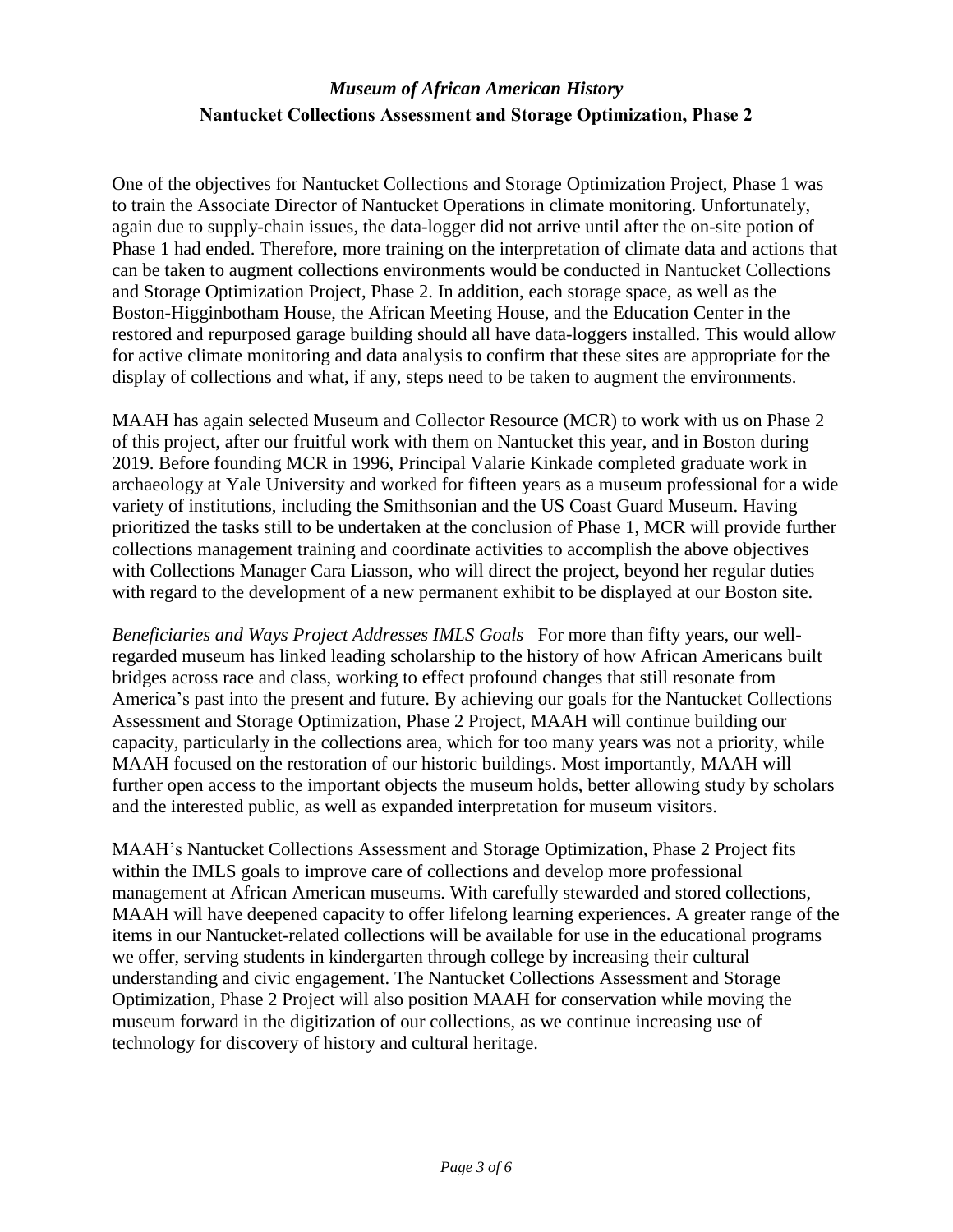#### **Project Work Plan**

If awarded this grant, MAAH and MCR staff would conduct a kick-off meeting (virtually, if necessary) in July, 2021, and other planning meeting(s) during August, 2021. Logistics for travel to the island, along with lodging, will also be finalized in July and August. Prior to arriving on the island, MCR will draft housekeeping manuals for the storage spaces and the historic sites. These manuals will be shared with the MAAH Associate Director of Nantucket Operations and Collections Manager so they are familiar with the general principals of this work before it begins. In July, MAAH will post for a graduate-level Intern and subsequently interview candidates, with the help of MCR. While the Intern will be responsible for her/his/their own housing, a small stipend will be provided. The Intern will need to be available on the island for 18-20 days mid- to late September (and possibly into early October), when the on-site portion of the project will take place.

In mid- to late September, 2021, when housing rates decrease on Nantucket, the MAAH Collections Manager and three MCR staff (Curator, Registrar, and Assistant Registrar) would travel to Nantucket and share rented accommodations. Joining in the virtual planning meetings, and then later on-site, would be the Associate Director of Operations on Nantucket and the Intern. In order to allow for the rental of a three-bedroom housing unit, the MCR Curator and Assistant Registrar will switch off for their on-site work, with the MCR Curator coming for the first half, and the Assistant Registrar for the second half. The MCR Registrar will be on site the entire work period. The MAAH Collections Manager will come to Nantucket for the first half of the project. It is expected that the Intern will be on Nantucket during the same period as the MCR Registrar.

Once on site, the MCR Curator will work to revise the housekeeping plans with the input of the MAAH staff and MCR Registrar. The MCR Curator will also train the Intern, along with MAAH staff as needed. This will allow for the introduction of preservation-level cleaning supplies and equipment, along with techniques designed to protect the museum's historic structures and collections. It is anticipated that the Boston-Higginbotham House will be furnished by this time with some combination of reproductions, use collections, and original collections.

In storage, all of the Furniture collections will be vacuumed using a Nilfisk HEPA vacuum to improve preservation maintenance. The MAAH staff and Intern will receive training in this activity. Upholstery will be vacuumed with the addition of a screen. Any condition issues not previously identified in Phase 1 will be noted in the collections database and additional photographs taken as necessary.

The other main activity in storage will be the continued cataloguing of the collections. The following data will be collected on each object or its component parts: object name, measurements, description, photograph, object ID number, author/manufacturer and maker's marks, associated individuals/people, keywords, medium/materials, condition, and location. Objects needing rehousing will also be handled at this juncture. Cataloguing will allow for greatly improved collections access for the staff, facilitating the ongoing furnishing and interpretation of the Boston-Higginbotham House. Data and image quality control checks will be instituted throughout the project.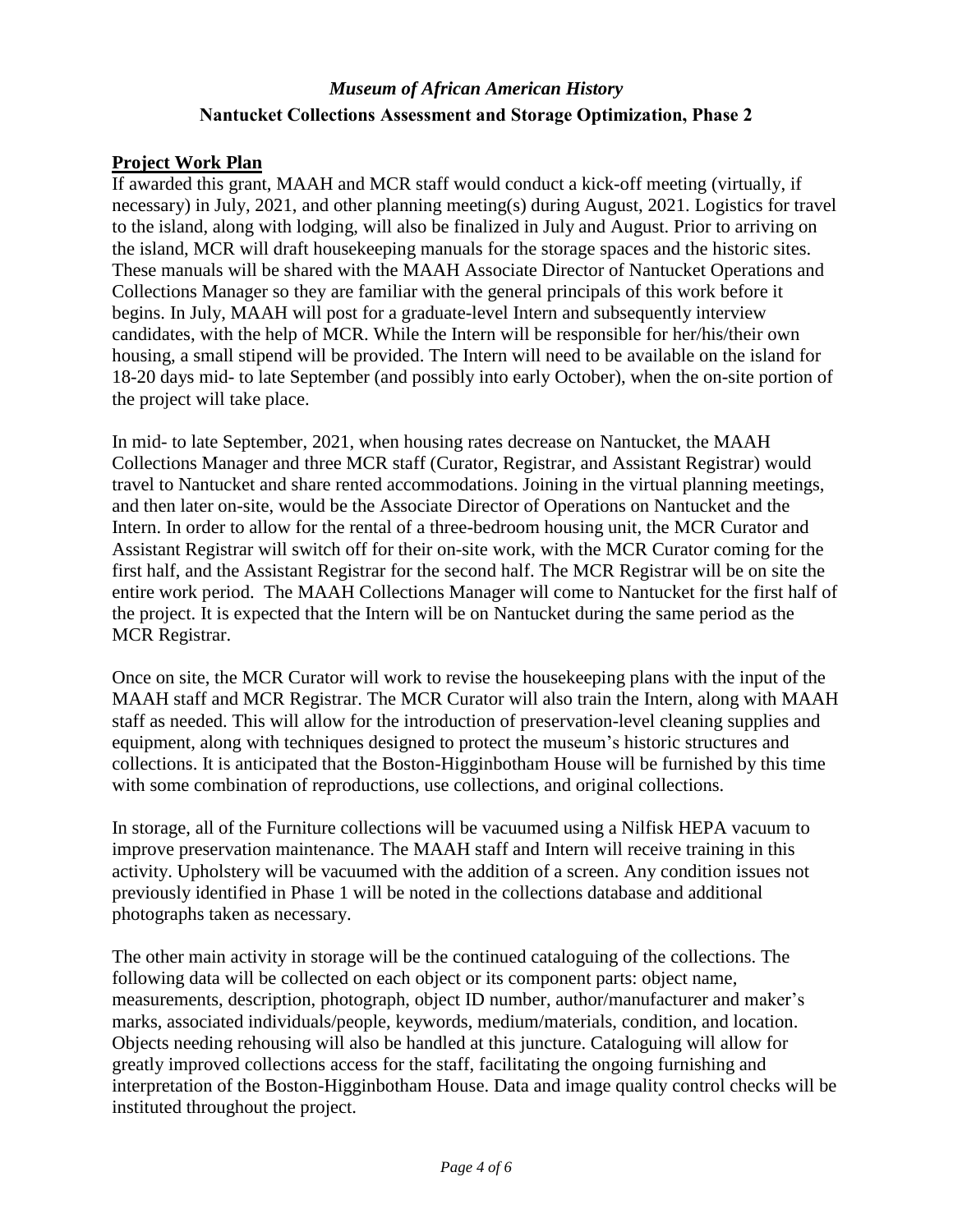In addition to education on collections stewardship the proposed internship will consist of a term paper and a museum site visit. While on Nantucket, the Intern will be encouraged to identify a project or topic relating to the collections to form the basis of a term paper due at the conclusion of the internship. MCR will arrange for a site visit with the Intern and MAAH staff to view collections storage at the Nantucket Whaling Museum. This visit would also provide an opportunity to forge stronger connections with Whaling Museum staff, while learning about another institution's storage spaces and challenges.

After returning from Nantucket, the MCR Curator will develop a final report detailing the work completed, number of items catalogued, number of objects receiving preservation maintenance cleaning, and any challenges to full realization of Phase 2. The report will also contain recommendations and next steps for improving MAAH Nantucket collections stewardship. The Intern will submit her/his/their paper for review by MCR and MAAH staff. MCR will work with the MAAH Collections Manager to complete the Intern's work review for her/his/their university or program. The Housekeeping Plan will receive its final edits and both documents will be transmitted to MAAH.

This proposed Nantucket Collections Assessment and Storage Optimization, Phase 2 Project is time-sensitive in that the work must be conducted after the high tourist season on Nantucket, when housing rental is cost-prohibitive, but not during the coldest months because the storage spaces are minimally heated.

*MCR Experience* MCR has catalogued numerous collections, and specializes in historical collections. MCR also has experience with African American history collections including those of Tougaloo College, Mississippi; National Park Service Selma to Montgomery March National Historical sites visitor centers; Rhode Island Black Heritage Society; and two previous collections projects with MAAH.

MCR regularly works with clients, including house museums, to monitor environmental conditions. They install data-loggers from various manufacturers, review climate data and make recommendations for adjusting set points and other methods to improve preservation conditions. MCR has also produced several historic housekeeping plans over the past 20 years, including plans for several historic sites and storage facilities.

The MCR Curator has extensive experience running internship programs and supervised two successful internships under the FY18 IMLS grant awarded to MAAH for collections stewardship and storage optimization in their Boston storage facilities.

In terms of project risks, MCR consultants have more than sufficient experience—having worked with the numerous museums listed above, as well as the MIT Museum and the Denver Art Museum—to carry out this project with professional attention to all details and potential pitfalls. Regular status meetings/calls will allow clear, continuous communication, along with a forum for immediate updates, adjustments, and/or corrections to the project.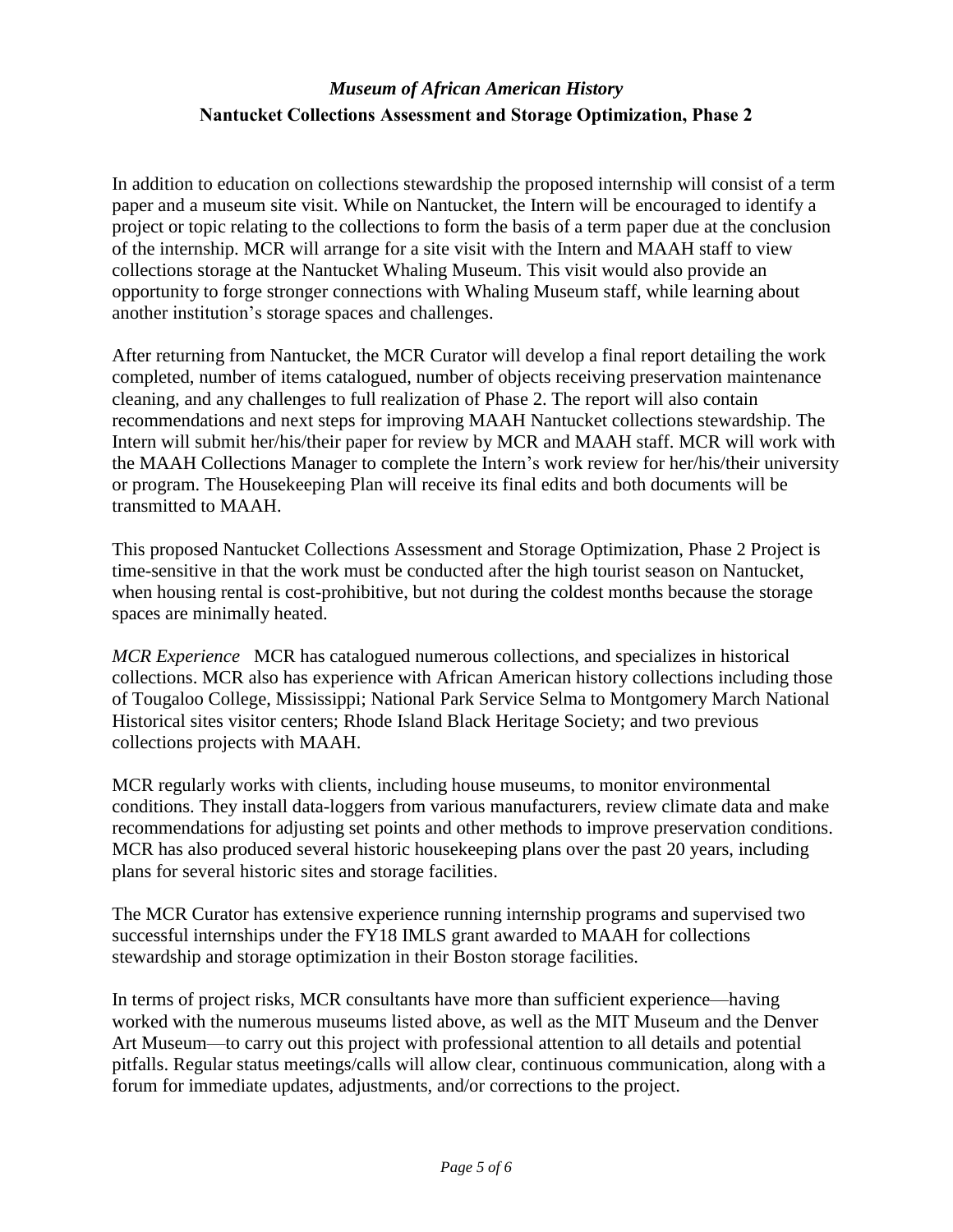#### **Project Results**

The Nantucket Collections Assessment and Storage Optimization, Phase 2 Project will further advance MAAH's best-practices stewardship of our holdings on Nantucket through MCR's specialized expertise. The proposed project will also continue building museum capacity and improving sustainability for the MAAH Nantucket collections.

Beyond these results, another positive outcome of this proposed Phase 2 project will be additional progress toward a future digitization project for the collections. The project will also ready MAAH to handle any needed conservation of items in our Nantucket collections. Most significantly, completing the project's proposed cataloging, rehousing, and staff training in collections care will mean that MAAH can make more frequent use of the items we hold for exhibitions and education programs. As with any museum, MAAH needs a detailed understanding of our collections in order to showcase items via on-site, digital, and/or socialmedia-based exhibits and interpretation. MAAH's focus on teaching with objects from our collections strengthens our ability to share the history of African American life and experiences on Nantucket. With improved knowledge of individual objects, along with these objects' links to other items in MAAH collections, we are better able to serve the island's schools, the general public, international visitors, and scholarly researchers.

*Sustaining the Project's Benefits* Our grant request to IMLS will support MAAH as we wrap up the principal tasks needed to stabilize our collection, while helping the museum grow through indepth understanding our Nantucket holdings. These benefits will be maintained through a more knowledgeable staff, particularly the Associate Director of Nantucket Operations, who will have built additional skills and expertise by working alongside MCR staff. The Intern will gain valuable first-hand experience within the fields of collections and historic museums.

At the end of the Nantucket Collections Assessment and Storage Optimization, Phase 2 Project, MAAH will have assessed, properly organized, inventoried, catalogued, and rehoused the vast majority of our collections, both in Boston and on Nantucket, through the important capacitybuilding grants awarded to the museum by IMLS. We remain truly grateful for this support. IMLS has greatly helped MAAH become a more informed museum, so that we can make the best use of historic objects or archives to fulfill our educational and interpretive mission. Thanks to IMLS, MAAH continues moving forward, better and better equipped to expand the American stories we tell by employing our collections in order to showcase links between the African American history of New England and the rest of the United States.